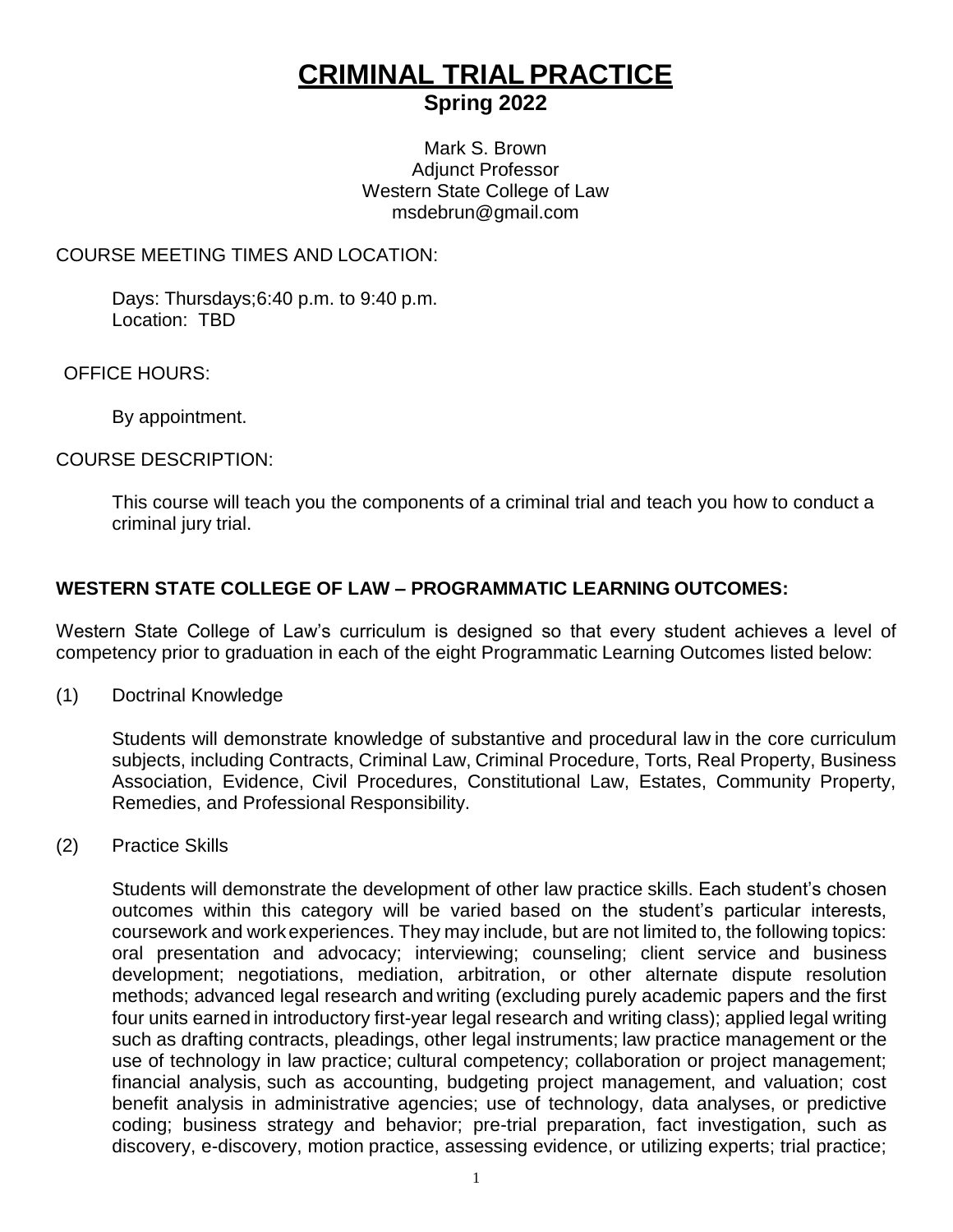professional civility and applied ethics; a law clinic that includes a classroom component; or a legal externship that includes a classroom component.

(3) Legal Analysis

Students will demonstrate the ability to identify the factual and legal issues implicated by a fact pattern and to appropriately use cases (including identifying the salient features of an appropriate precedent case, identifying legally significant similarities or differences between the precedent case and a fact pattern and explaining why those are legally significant) and rules (including the ability to connect legally significant facts in a fact pattern to the rule) to predict how a court would decide the issue. Students will also demonstrate the ability to identify and evaluate the public policies of a precedent case or rule, and be able to evaluate how public policy can impact the application of a rule to the legal issue.

#### (4) Legal Research

Students will demonstrate the ability to locate relevant legal authority using a variety of book and electronic resources, and to properly cite to such legal authority.

(5) Communication

Students will demonstrate the ability to communicate both orally and in writing in a manner appropriate to a particular task to effectively convey the author or speaker's ideas. This includes audience sensitivity in written and oral communication (the ability to adopt a tone, style, and level of detail appropriate to the needs, knowledge, and expertise of the audience); and written communication basic proficiency (the ability to use the conventions of grammar, spelling, punctuation, diction, and usage appropriate to the task and sufficient to effectively convey the author's ideas).

(6) Advocacy of Legal Argument

Students will demonstrate the ability, in both oral and written formats, to evaluate the legal, economic, and social strengths and weaknesses of a case and use case and statutory authority as well as public policy to persuade others. Making policy-based arguments includes the ability to identify and evaluate the public policies of a precedent case or rule and their implications, and be able to assert such appropriate arguments to support a particular application or distinction of a precedent case to a legal controversy or a particular resolution of the application of a rule to the legal controversy.

(7) Client Sensitivity and Cultural Competency

Students will demonstrate an awareness of clients' needs and goals, including a sensitivity to clients' background and circumstances (including, but not limited to, socio-economic, gender, race, ethnicity, educational, disability and/or religious background(s)), the ability to make decisions that reflect an appropriate focus on those needs and goals, and awareness that cultural issues may affect the relevance of facts and application of the law.

(8) Legal Ethics

Students will demonstrate the ability to identify ethical issues in law practice contexts and make appropriate decisions to resolve such issues.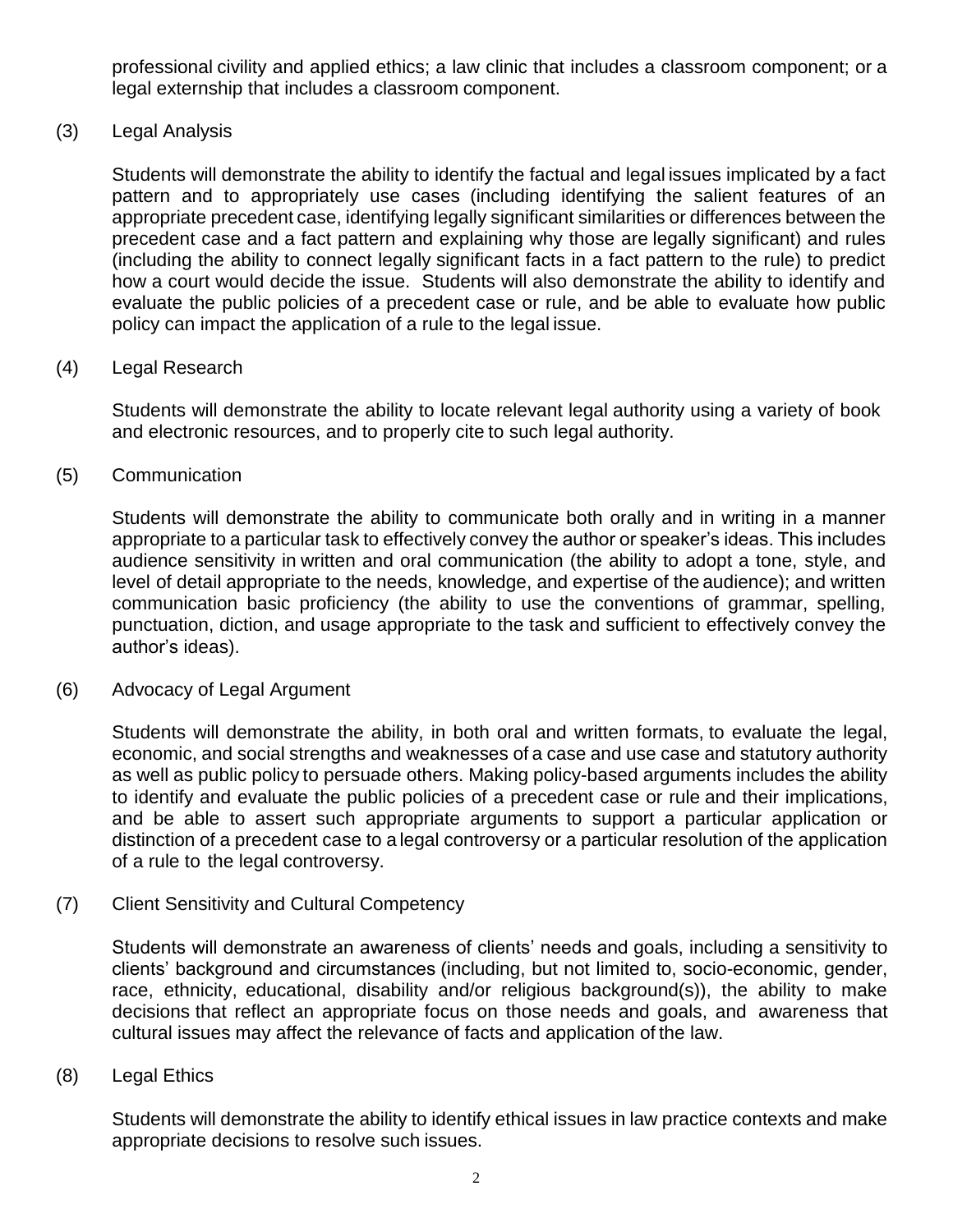# **WESTCLIFF UNIVERSITY – INSTITUTIONAL LEARNING OUTCOMES:**

## (1) Analytical Reasoning

Analyze issues objectively, interpret and synthesize data and ideas, and develop feasible, flexible, and creative solutions to real world problems.

(2) Effective Communication

Identify audiences, assess information provided, interpret needs, and present relevant information using appropriate written, oral, and listening skills and media to meet the needs of the situation.

(3) Information Competency

Gather, evaluate, and ethically use information from a variety of relevant technological and library resources to make decisions and take action.

(4) Interpersonal Effectiveness

Develop individual and group interpersonal skills to improve and foster participation and interaction critical for achieving individual and group goals.

(5) Personal and Professional Integrity and Ethical Behavior

Demonstrate a multi-dimensional awareness of individual and social responsibility to act ethically and with integrity in a diverse, global society.

(6) Professional Competence

Apply skills appropriate to program objectives and employ critical reasoning to contribute to one's field and profession

#### **COURSE LEARNING GOALS:**

Upon successful completion of the course, you should expect to achieve a level of competency in each of the following areas:

- (1) Knowledge and practical application of Criminal Law and Criminal Procedure.
- (2) Oral presentation and advocacy, pre-trial preparation, fact investigation, assessing evidence, utilizing experts, trial practice, professional civility and applied ethics.
- (3) The ability to identify the factual and legal issues implicated by a fact pattern for a criminal trial.
- (4) The ability to locate and cite relevant legal authorities during a criminal trial.
- (5) The ability to effectively communicate both orally and in writing to a judge and jury during a criminal trial, including the ability to adopt a tone, style, and level of detail appropriate to the needs, knowledge and expertise of the judge and jury.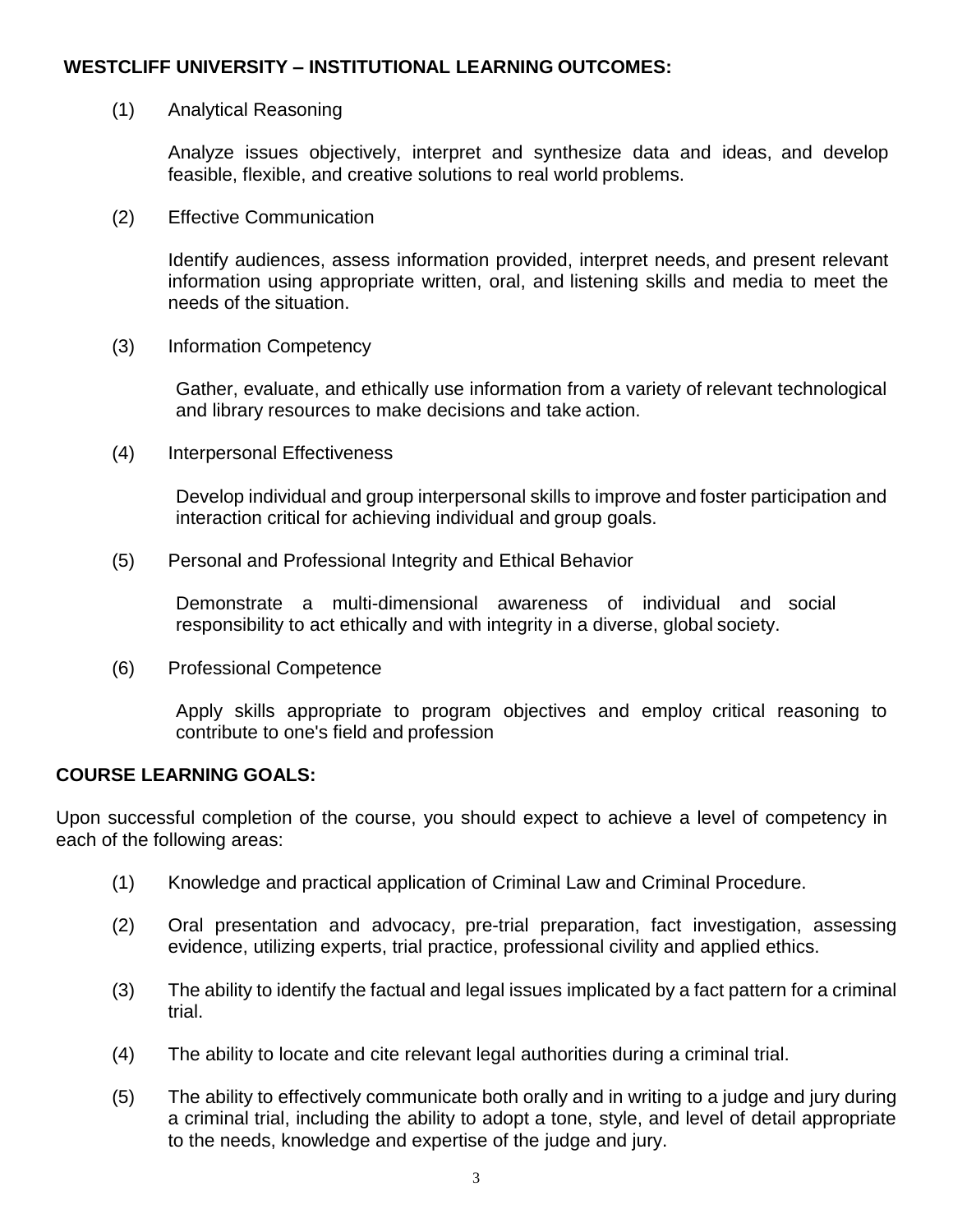- (6) Develop a sensitivity to clients', judges' and jurors' backgrounds and circumstances (including, but not limited to, socio-economic, gender, race, ethnicity, educational, disability and/or religious backgrounds), and the ability to tailor communications to clients, judges and jurors that reflect an appropriate focus on those backgrounds and circumstances.
- (7) The ability to identify ethical issues in criminal jury trials and make appropriate decisions to resolve those issues.

# **REQUIRED RESOURCES:**

Required Reading Materials: *Trial Techniques and Trials*, *10th Edition* by Thomas A. Mauet, Walters Kluwer Law and Business Publishing Company

## **COURSE REQUIREMENTS:**

- 1. Attendance and Class Participation You are expected to come to class each night prepared to discuss the assigned readings and participate in class exercises. For this reason, attendance is mandatory. Only one (1) unexcused absence will be tolerated. Two or more unexcused absences may result in a student receiving a failing grade in the course. Three absences of any kind will result in a failing grade per school policy.
- 2. Reading Assignments and Preparation for Class Unless otherwise specifically assigned, reading assignments are taken from the required resources specified above. The reading assignments listed for each class are those readings which a student must complete *before*  the class to be prepared for class that week. **Students should expect to spend at least six hours per week on assigned reading and preparation for class exercises**.
- 3. Final Exam There will not be a written final exam. Your course grade will be made up of your participation in class discussions, participation in class exercises and your performance during the final mock trial.

## **COURSE GRADE:**

Your final grade will be made up of the following:

- 1. Your participation in class discussions. In each class, you should expect to be called upon to lead the discussion on one or more of the readings and to answer questions posed by the professor and other students.
- 2. Your participation in class exercises. In each class, you should expect to participate in class exercises in the role of an attorney, a witness and a juror. Your grade will be dependent on the quality of your preparation and participation for each role in the class exercises. In each of these roles, you will be expected to openly communicate with your classmates and, at times, stand in front of your classmates and perform various tasks (*e.g*., opening statements, direct examination, cross examination and closing arguments).
- 3. Your overall performance during the final mock criminal trial.
- 4. No individualized "extra-credit" work will be permitted.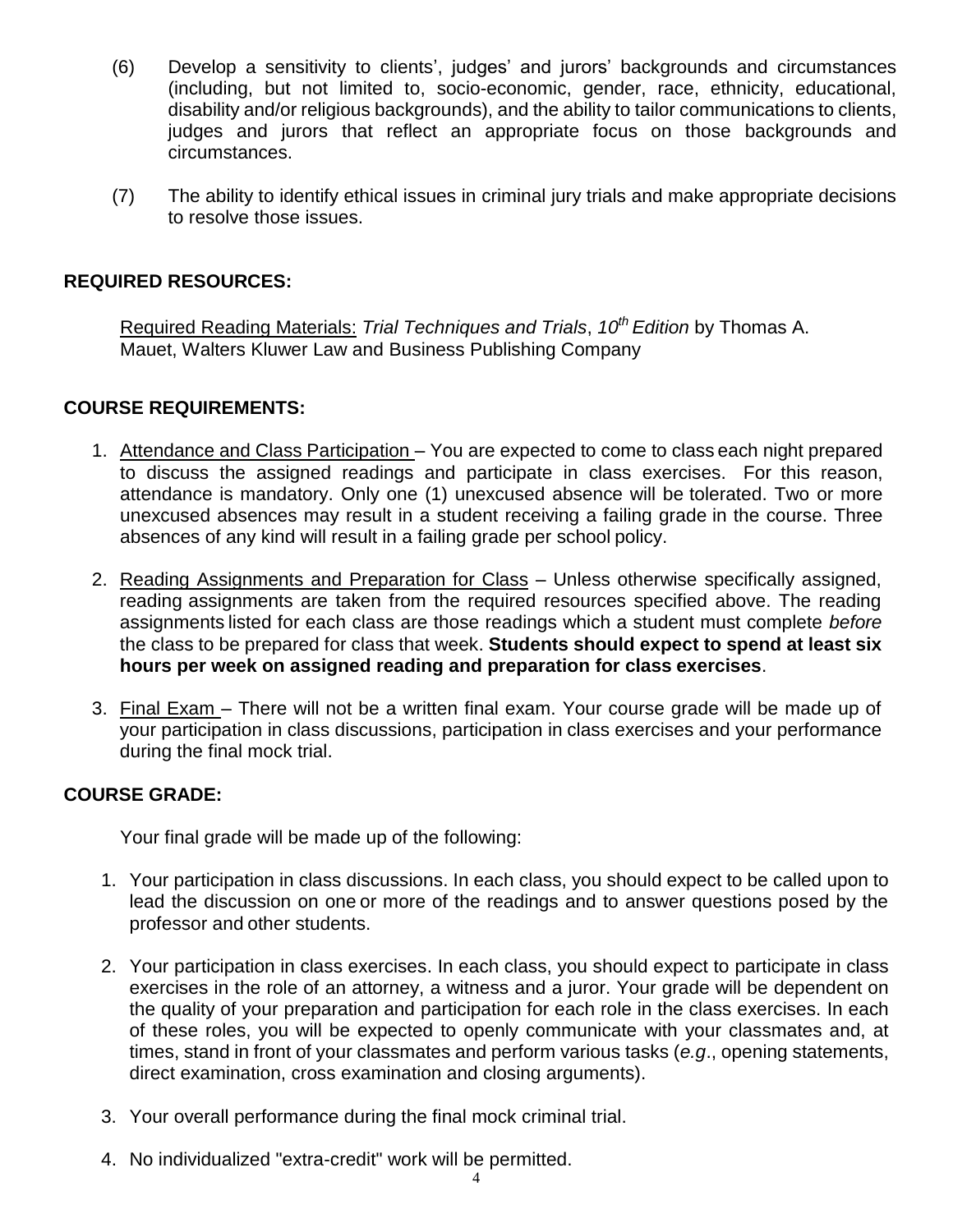# **CLASS PARTICIPATION THROUGH ZOOM:**

Due to existing COVID restrictions, some if not all of the class will be conducted on Zoom. Here are some suggestions / requirements when using Zoom:

- 1. Find a dedicated quiet space to attend Zoom sessions, to minimize the chances that you will be disrupted during the session.
- 2. Arrive to class early and dressed as you would to attend an in-person class.
- 3. Your camera must be turned on for the duration of the class. If desired, you can use the background settings in Zoom to create an artificial background that blocks the view of your space while still allowing you to be seen on camera.
- 4. Come prepared, as you would for an in-person class. Participation in Zoom classes is as important as it is during an in-person class session.
- 5. Do not multitask stay focused on the class discussion do not wander in and out of the Zoom session.
- 6. If you must miss a Zoom session, or arrive late or leave early, notify the professor in advance, as you would for an in-person class.
- 7. If you have connectivity issues, whether it be long-term or short-term, that impact your ability to participate (e.g., if you are limited to dial-in without video), notify your professor so other accommodations can be explored.
- 8. Do not post screenshots or recordings of any Zoom classes on social media. Such actions would constitute a violation of the Student Honor Code. If you need access to a recording of the Zoom session, please contact your professor.

# **DISABILITY SERVICES STATEMENT:**

Western State College of Law provides accommodations to qualified students with disabilities. The Disabilities Services Office assists qualified students with disabilities in acquiring reasonable and appropriate accommodations and in supporting equal access to services, programs, and activities at Western State College of Law.

To seek reasonable accommodations, a student must contact Senior Assistant Dean Donna Espinoza, Student Services Director and Disabilities Services Coordinator, whose office is in the Students Services Suite. Dean Espinoza's phone number and email address are: (714) 459-1117; [despinoza@wsulaw.edu.](mailto:7;%20despinoza@wsulaw.edu.) When seeking accommodations, a student should notify Dean Espinoza of her or his specific limitations and, if known, her or his specific requested accommodations. Students who seek accommodations will be asked to supply medical documentation of the need for accommodation. Classroom accommodations are not retroactive but are effective only upon the student sharing approved accommodations with the instructor or professor. Therefore, students are encouraged to request accommodations as early as feasible with Dean Espinoza to allow for time to gather necessary documentation. If you have a concern or complaint in this regard, please notify Dean Espinoza; or please notify Dean Allen Easley [at aeasley@wsulaw.edu](mailto:aeasley@wsulaw.edu) or (714) 459-1168. Complaints will be handled in accordance with the College of Law's "Policy against Discrimination and Harassment."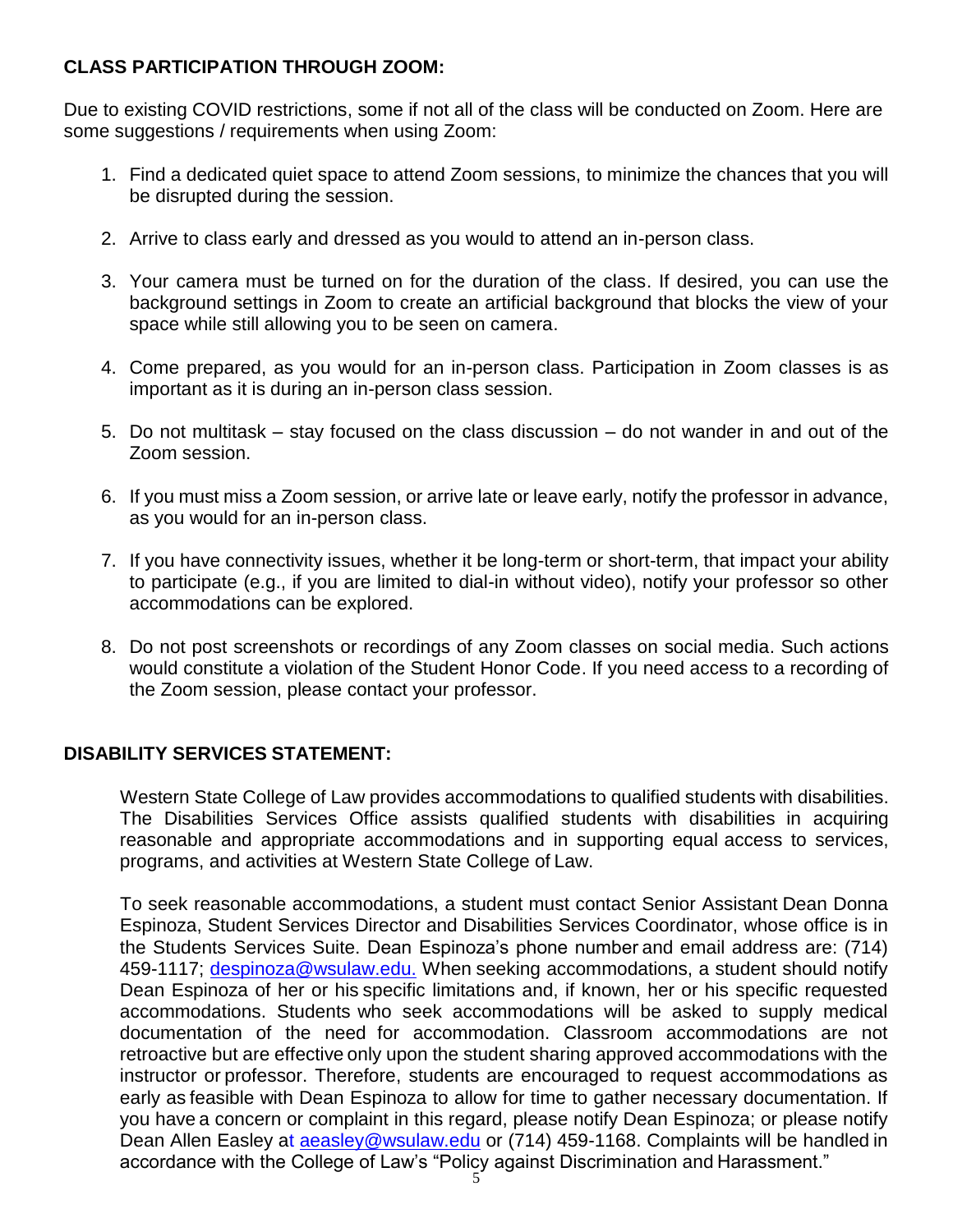# **COURSE SCHEDULE & ASSIGNMENTS:**

| <b>CLASS/DATE</b>    | <b>TOPIC</b>                                                                      | <b>READING ASSIGNMENT:</b>                                                                           |
|----------------------|-----------------------------------------------------------------------------------|------------------------------------------------------------------------------------------------------|
| 1. January 20, 2022  | The Trial Process<br><b>Jury Selection</b>                                        | Chapter 1, pp. 1-11<br>Chapter 3, pp. 31-73                                                          |
|                      |                                                                                   | Exercises 1.5-1.8                                                                                    |
| 2. January 27, 2022  | Psychology of Persuasion<br><b>Closing Arguments</b><br><b>Opening Statements</b> | Chapter 2, pp. 13-29<br>Chapter 9, pp. 456-460<br>Chapter 4, pp. 75-109<br>Exercises 9.6, 9.8 & 9.10 |
| 3. February 3, 2022  | <b>Mock Trial Observation</b>                                                     |                                                                                                      |
| 4. February 10, 2022 | <b>Opening Statements</b>                                                         | Continued                                                                                            |
| 5. February 17, 2022 | <b>Direct Examination</b><br>-Lay Witnesses<br>-Objections                        | Chapter 5, pp. 111-200<br>Chapter 10, pp. 524-551<br>Exercises 3.3, 3.6, 3.9, 3.10, 3.13 & 3.16      |
| 6. February 24, 2022 | <b>Direct Examination</b><br>-Exhibits and Visual Aids<br>-Objections             | Chapter 7, pp. 271-375<br>Chapter 10, pp. 551-555<br>Exercises 4.1, 4.13 & 4.21                      |
| 7. March 3, 2022     | <b>Cross Examination</b>                                                          | Chapter 6, pp. 201-274<br>Exercises 3.3, 3.6, 3.9, 3.10, 3.13, 3.16,<br>4.1, 4.13 & 4.21             |
| 8. March 10, 2022    | Direct and Cross Examination                                                      | Exercises 3.3, 3.6, 3.9, 3.10, 3.13, 3.16,<br>4.1, 4.13, 4.21, 6.2, 6.7, 6.10 & 6.11                 |
| 9. March 17, 2022    | <b>SEMESTER BREAK</b>                                                             |                                                                                                      |